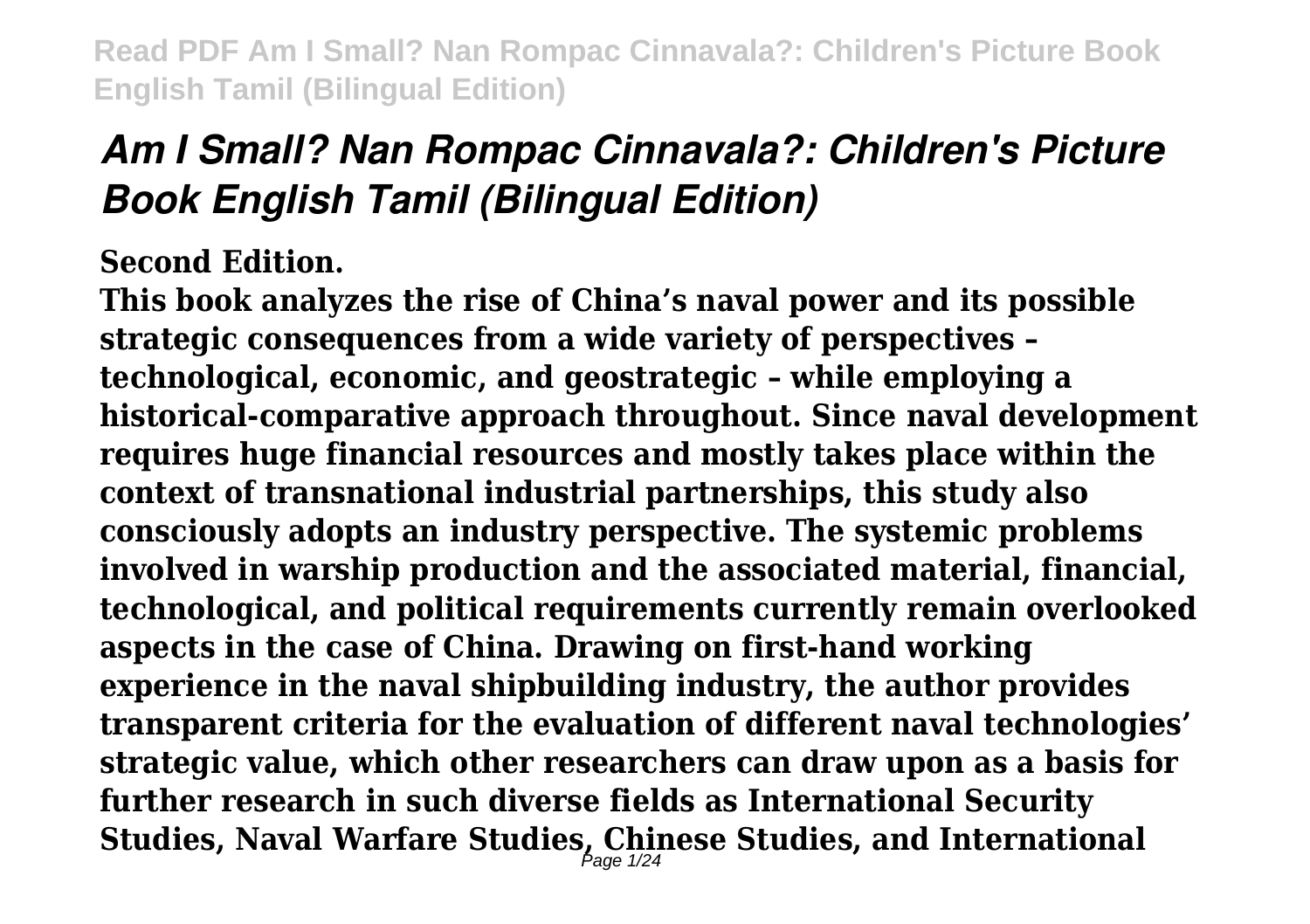# **Relations.**

**All militaries have a responsibility to plan for contingencies, and China's military, the People's Liberation Army (PLA), is no exception. PLA contingency planning takes place primarily within the General Staff Department's (GSD's) First Department, also known as the GSD Operations Department. China's seven military regions participate in drafting and reviewing the plans relevant to their areas of responsibility, albeit under heavy supervision from the GSD. U.S. joint doctrine defines a contingency as "a situation that likely would involve military forces in response to natural and manmade disasters, terrorists, subversives, military operations by foreign powers, or other situations." U.S. doctrine distinguishes between deliberate planning (advance preparation of campaign and contingency plans in non-crisis situations) and crisis action planning (rapid planning in response to a developing incident or situation). Deliberate planning is typically used to develop campaign and contingency plans for a broad range of activities based on requirements identified in strategic guidance for military commanders. Crisis action planning is conducted with less advance warning (hours, days, or up to 12 months) and focuses on** Page 2/24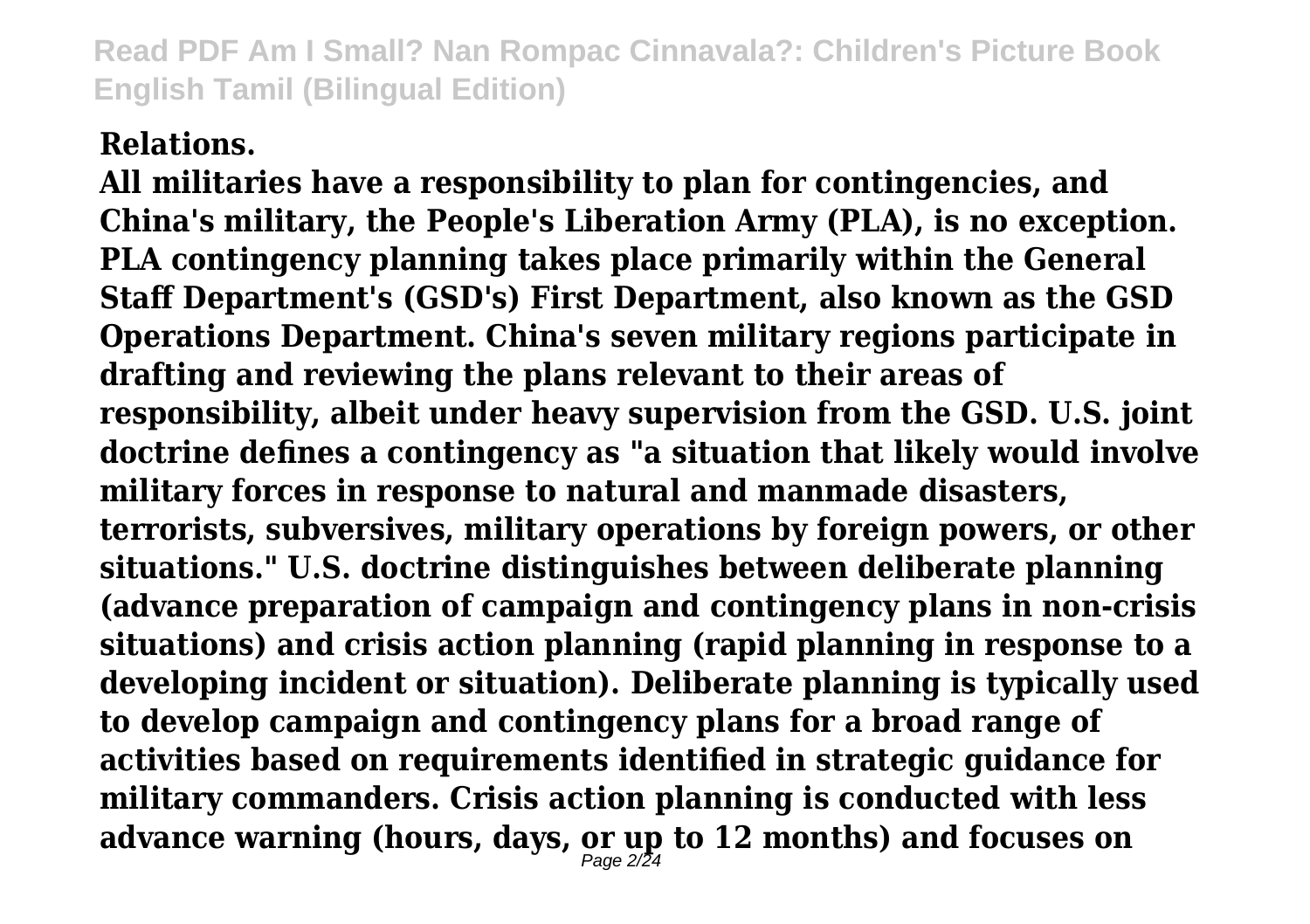**developing alternative courses of action or refining existing campaign or contingency plans to adapt to current circumstances. Why publish a book you can download for free? We print this book so you don't have to. Some documents are only available in electronic format. The print versions may be 6 inch by 9 inch (or smaller) so they are difficult to read. We print books a full 8 1/2 inches by 11 inches with large text and wide margins so you can jot down notes. Some documents found on the web are missing some pages or the image quality is so poor, they are difficult to read. If you find a good copy, you could print it using a network printer you share with 100 other people (typically its either out of paper or toner). If it's just a 10-page document, no problem, but if it's 250-pages, you will need to punch 3 holes in all those pages and put it in a 3-ring binder. Takes at least an hour. It's much more cost-effective to just order the latest version from Amazon.com This book includes original commentary which is copyright material. Note that government documents are in the public domain. We print these large documents as a service so you don't have to. The books are compact, tightly-bound, full-size (8 1/2 by 11 inches), with large text and glossy covers. We publish short-run books** Page 3/24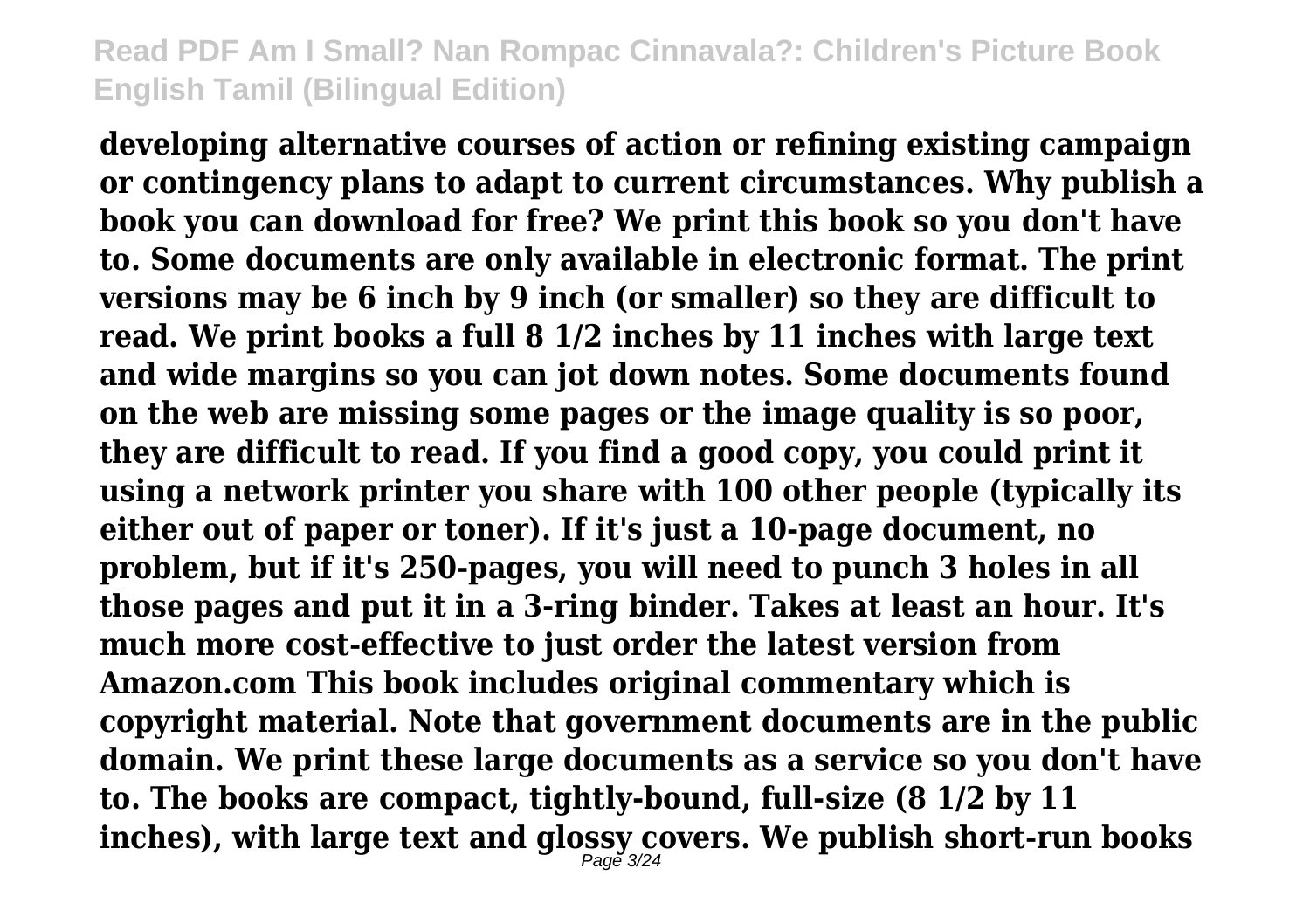**(limited numbers) so they are not the least expensive available. However, we strive to issue a high-quality product with large text that is clear and crisp. Of course, color printing is expensive, so we pass that cost along to the customer. 4th Watch Publishing is a Service Disabled Veteran Owned Small Business (SDVOSB) located in a HUBZONE. Feel free to contact me if there is a government publication you want to see printed. Our web site is: usgovpub.com A little girl learns she is just the right size. An Abridged Malay-English Dictionary (Romanised) China-India-Japan in the Indo-Pacific China Stands Up Protecting USA's Advanced Air Assets Reposturing the Force: U. S. Overseas Presence in the Twenty-First Century**

#### **உருண்டு போன குறுமிளகு**

**China's maritime "gray zone" operations represent a new challenge for the U.S. Navy and the sea services of our allies, partners, and friends in maritime East Asia. There, Beijing is waging what some Chinese sources term a "war without gunsmoke."**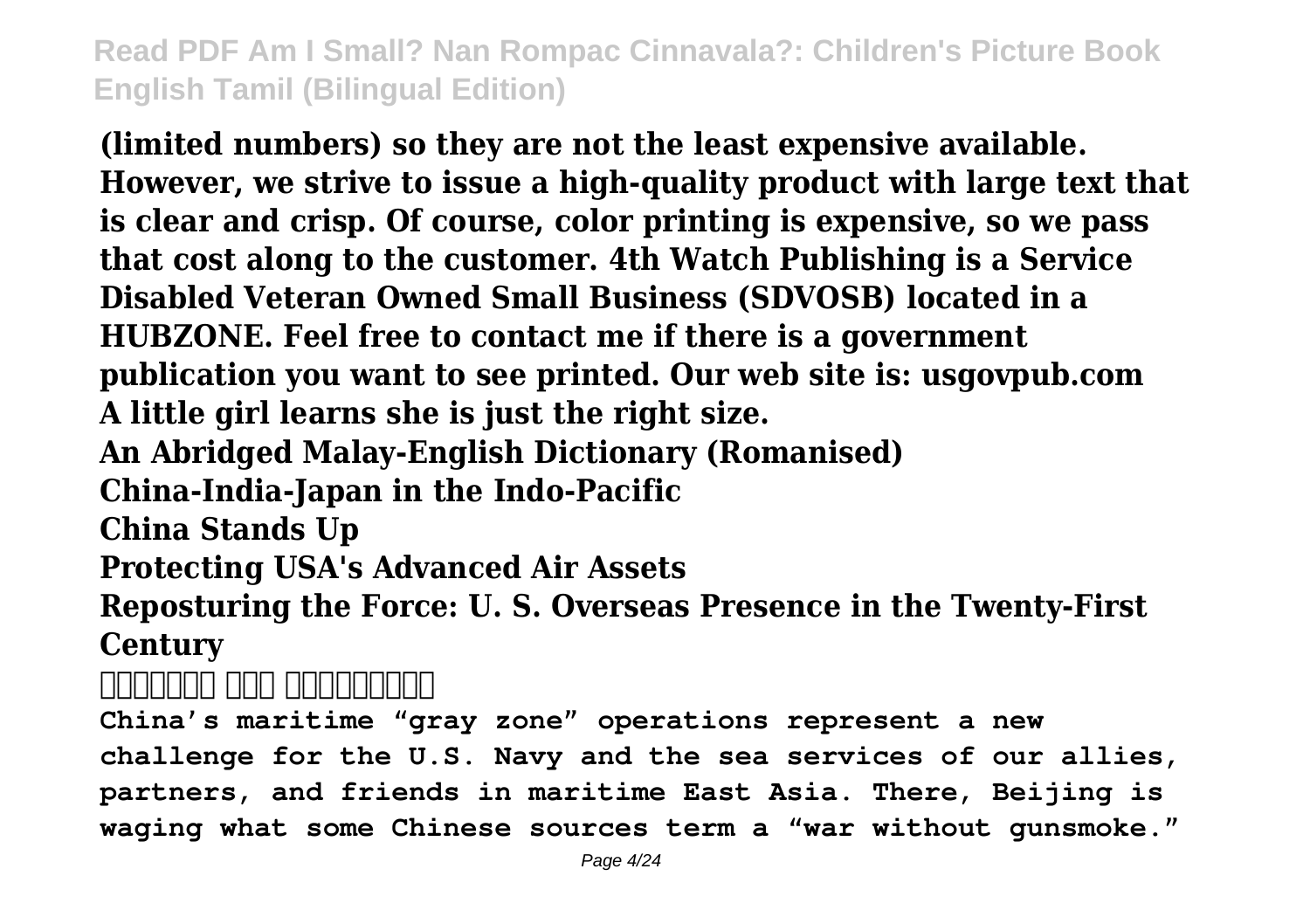**Already winning in important areas, China could gain far more if left unchecked. One of China's greatest advantages thus far has been foreign difficulty in understanding the situation, let alone determining an effective response. With contributions from some of the world's leading subject matter experts, this volume aims to close that gap by explaining the forces and doctrines driving China's paranaval expansion, operating in the "gray zone" between war and peace. The book covers China's major maritime forces beyond core gray-hulled Navy units, with particular focus on China's second and third sea forces: the "white-hulled" Coast Guard and "blue-hulled" Maritime Militia. Increasingly, these paranaval forces, and the "gray zone" in which they typically operate, are on the frontlines of China's seaward expansion.**

**A General History of the Chinese in Singapore documents over 700 years of Chinese history in Singapore, from Chinese presence in the region through the millennium-old Hokkien trading world to the waves of mass migration that came after the establishment of a British settlement, and through to the development and birth of the nation. Across 38 chapters and parts, readers are taken**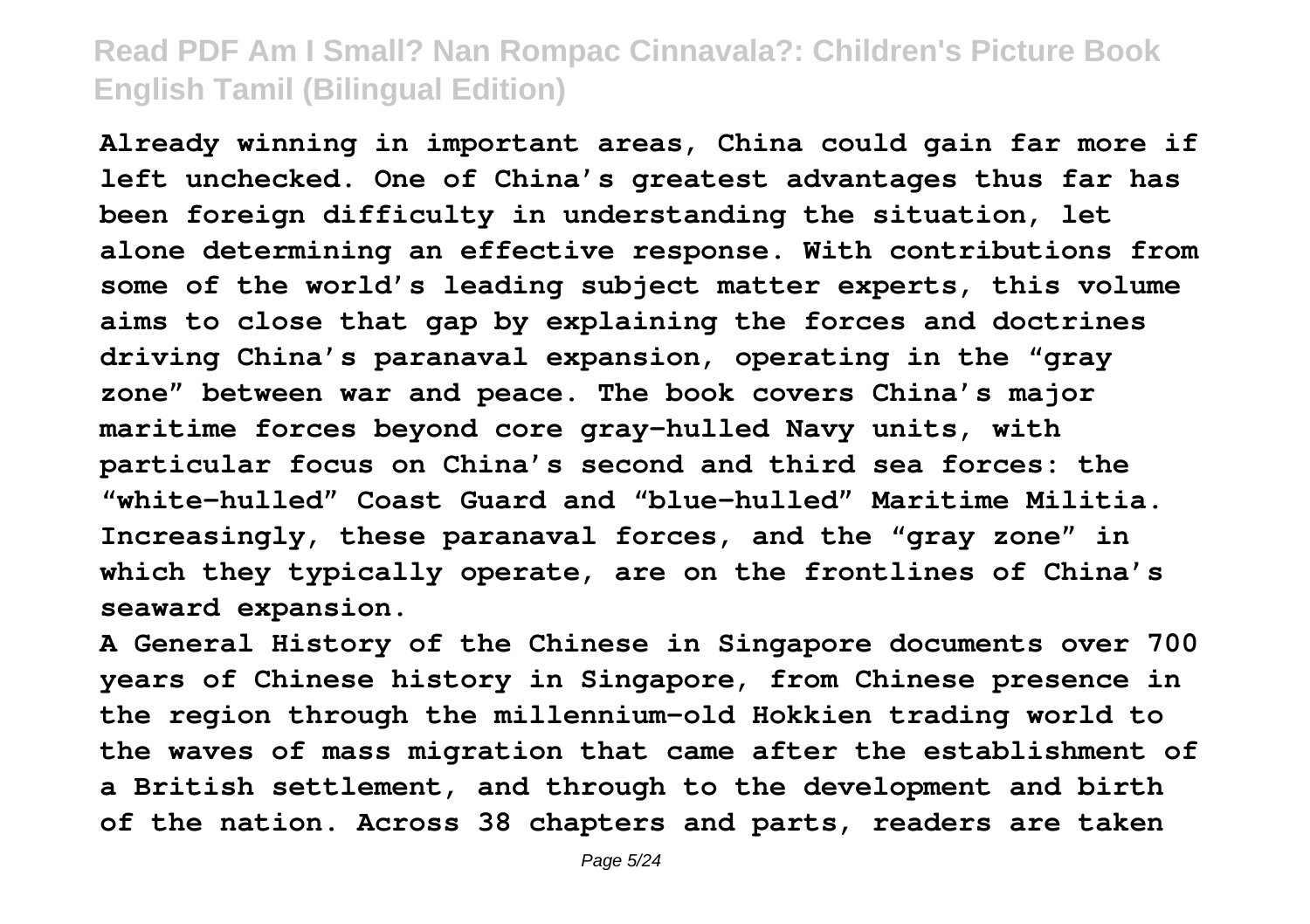**through the complex historical mosaic of Overseas Chinese social, economic and political activity in Singapore and the region, such as the development of maritime junk trade, plantation industries, and coolie labour, the role of different bangs, clan associations and secret societies as well as Chinese leaders, the diverging political allegiances including Sun Yatsen's revolutionary activities and the National Salvation Movement leading up to the Second World War, the transplanting of traditional Chinese religions, the changing identity of the Overseas Chinese, and the developments in language and education policies, publishing, arts, and more.With 'Pride in our Past, Legacy for our Future' as its key objective, this volume aims to preserve the Singapore Chinese story, history and heritage for future generations, as well as keep our cultures and traditions alive. Therefore, the book aims to serve as a comprehensive guide for Singaporeans, new immigrants and foreigners to have an epitome of the Singapore society. This publication is supported by the National Heritage Board's Heritage Project Grant. Am I small? Nan rompac cinnavala?: Children's Picture Book English-Tamil (Bilingual Edition)Am I Small? Nan Rompac**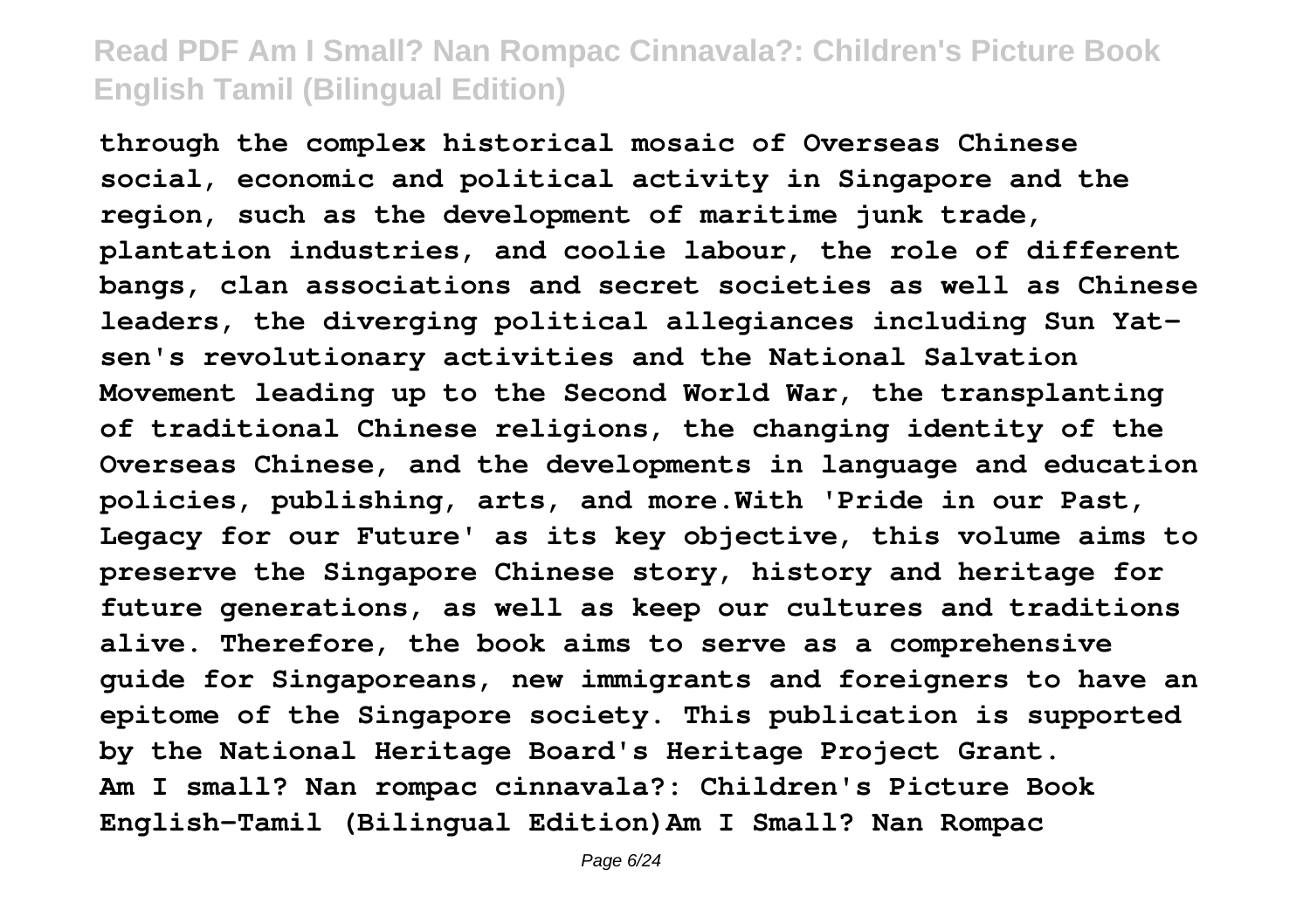**Cinnavala?Children's Picture Book English-Tamil (Bilingual Edition)CreateSpace DIVInfluential classic of naval history and tactics still used as text in war colleges. Read by Kaiser Wilhelm, both Roosevelts, other leaders. First paperback edition. 4 maps. 24 battle plans. /div Children's Picture Book English-Yoruba (Bilingual Edition) Ideas, Interests and Infrastructure Six Years at Sea... and Counting Children's Picture Book English-Croatian (Bilingual Edition) Feeding the Dragon Who's who in the West** *This book sheds new light on how microbes can be used as effective and sustainable resources to produce green energy in the form of biogas, algal diesel, ethanol, hydrogen and direct electricity. It discusses topics such as microbial energy conversion technologies, including ethanol production by microbial catalytic reaction, biomethanization, biodiesel from microalgae, microbial fuel cells, and the microbiological production of hydrogen. The book will inspire scientists to find*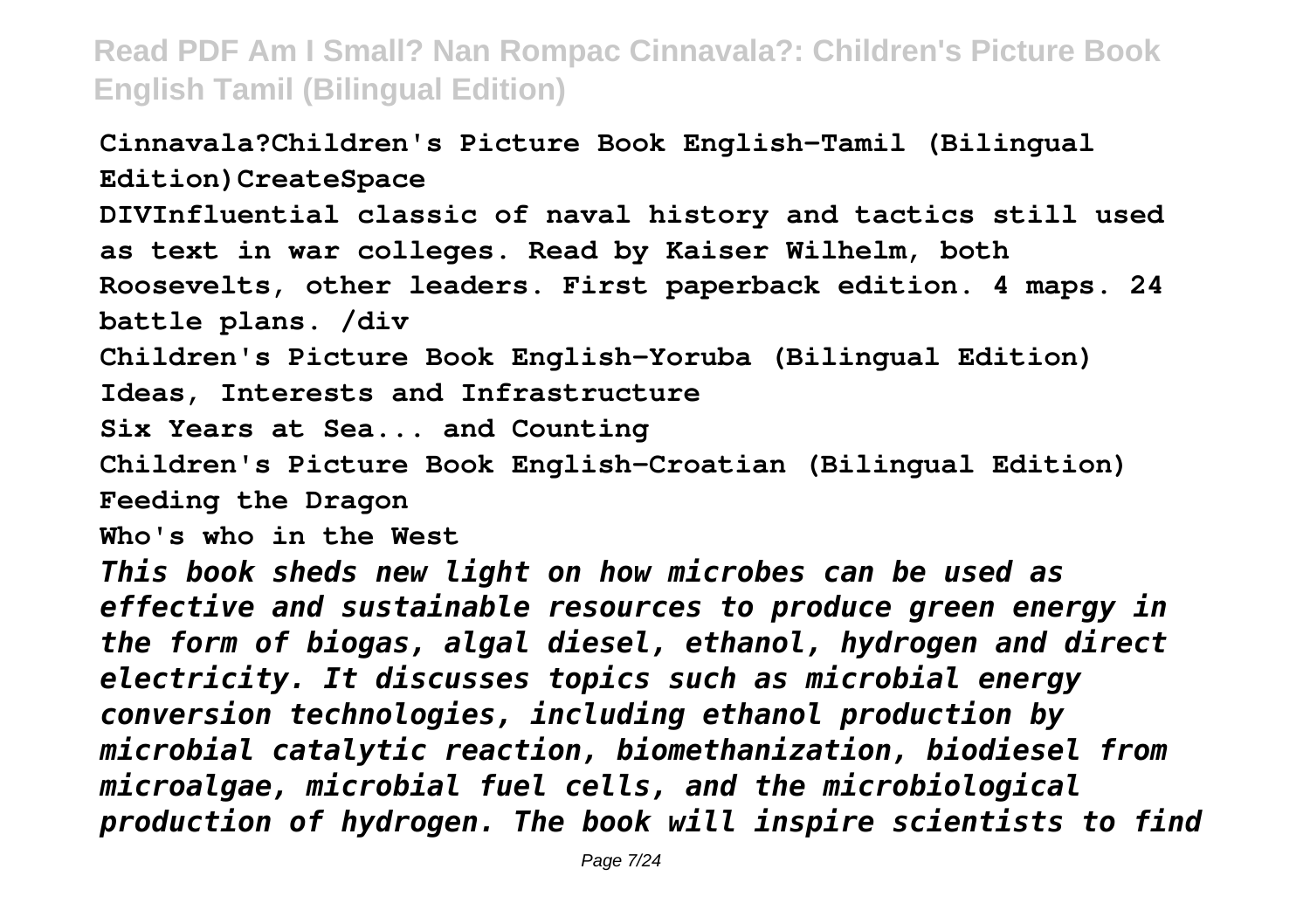*new approaches to meet local energy demands with the help of sustainable microbial resources available in and around a given location.*

*Bilingual Edition English-Tamil "Am I small?" - Tamia is not sure and keeps asking various animals that she meets on her journey. Eventually she finds the surprising answer... Reviews "immensely enjoyable"-ForeWord Clarion Reviews "for children who enjoy lingering over pages full of magical creatures and whimsical details [...] told in simple and engaging words and imaginative pictures."-Kirkus Reviews "a fantastic book that has enchanted me"-Amazon Customer Review "We are in love with this book! [...] As an artist, I love love LOVE the art in this book, I think its not only beautiful, but perfect for children. My son spent a lot of time just studying every colorful page. We read it twice in the first sitting because he was so happy! He's not yet 1, so getting him to sit still for story time is tough, and this book was such a hit he sat through it with nothing but a big smile and lots of pointing to the stuff he liked on the pages. I highly recommend this book :) Get it get it get it!""-Amazon Customer Review "Written in a very simple way but*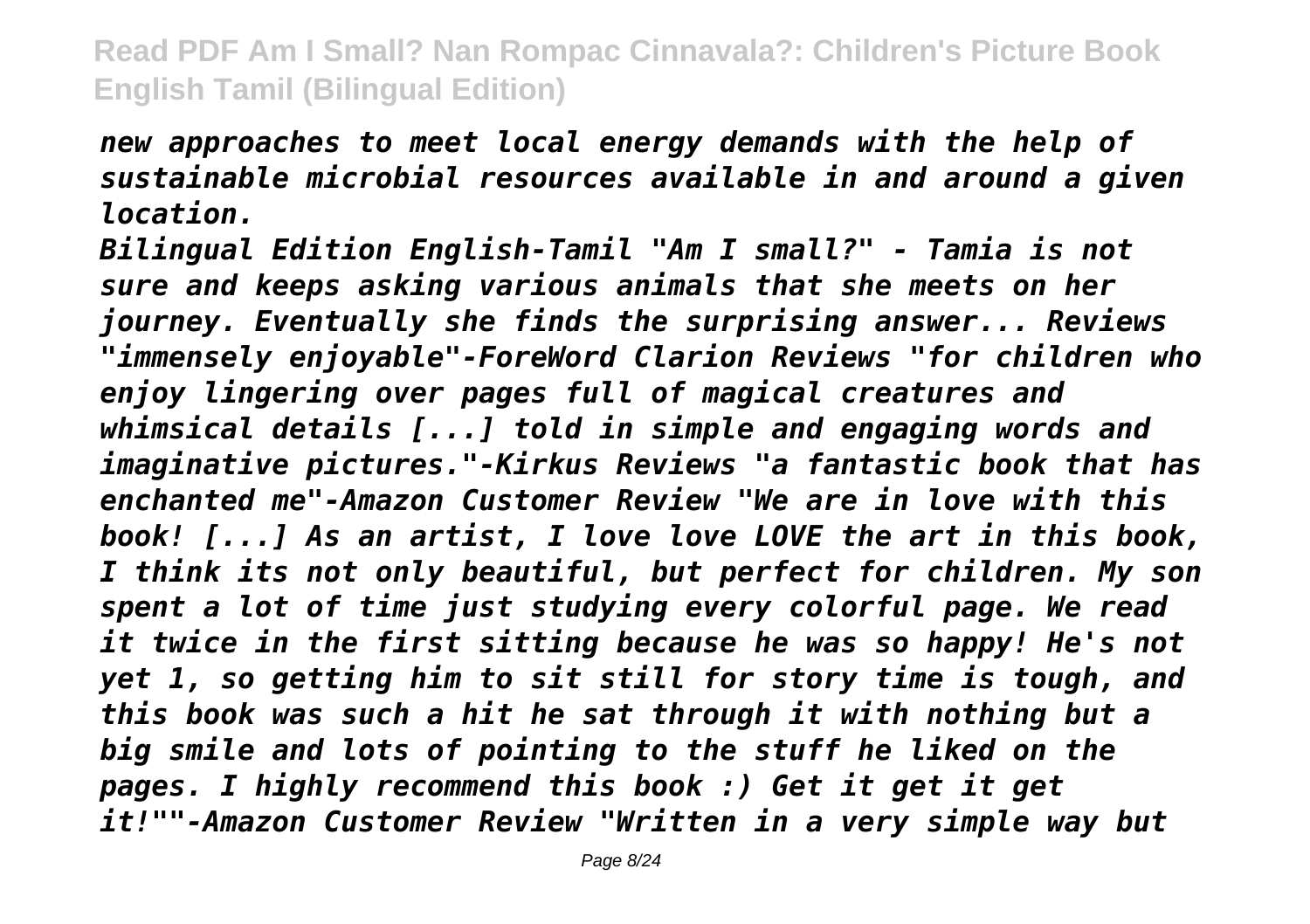*with a profound message for both adults and kids."-Amazon Customer Review "I LOVED it. Lots of repetition to help 'lil ones get used to structure and words! Many different words being used to help them improve their vocabulary (or pick the best word!). Most importantly, it sends a good message about how being unique and different is good. I STRONGLY suggest you check this book out!"-ESLCarissa.blogspot.com "readers will emerge from this book feeling slightly more confident about themselveswhatever their size."-ForeWord Clarion Reviews Tags: Bilingual Children's Books, Bilingual Books, Emergent Bilingual, Bilingual Education, Foreign Language Learning, ESL, English as a Second Language, ESL for Children, ESL for Kids, ESL Teaching Materials, EFL, English as a Foreign Language, EFL Books, EFL for Children, ELL, English Language Learner, EAL, English as an Additional Language, Children's Picture Book, Dual Language, Foreign Language Study, ESOL, English for Speakers of Other Languages*

*Did you ever want to teach your kids the basics of Tamil ? Learning Tamil can be fun with this picture book. In this book you will find the following features: Tamil Alphabets. Tamil*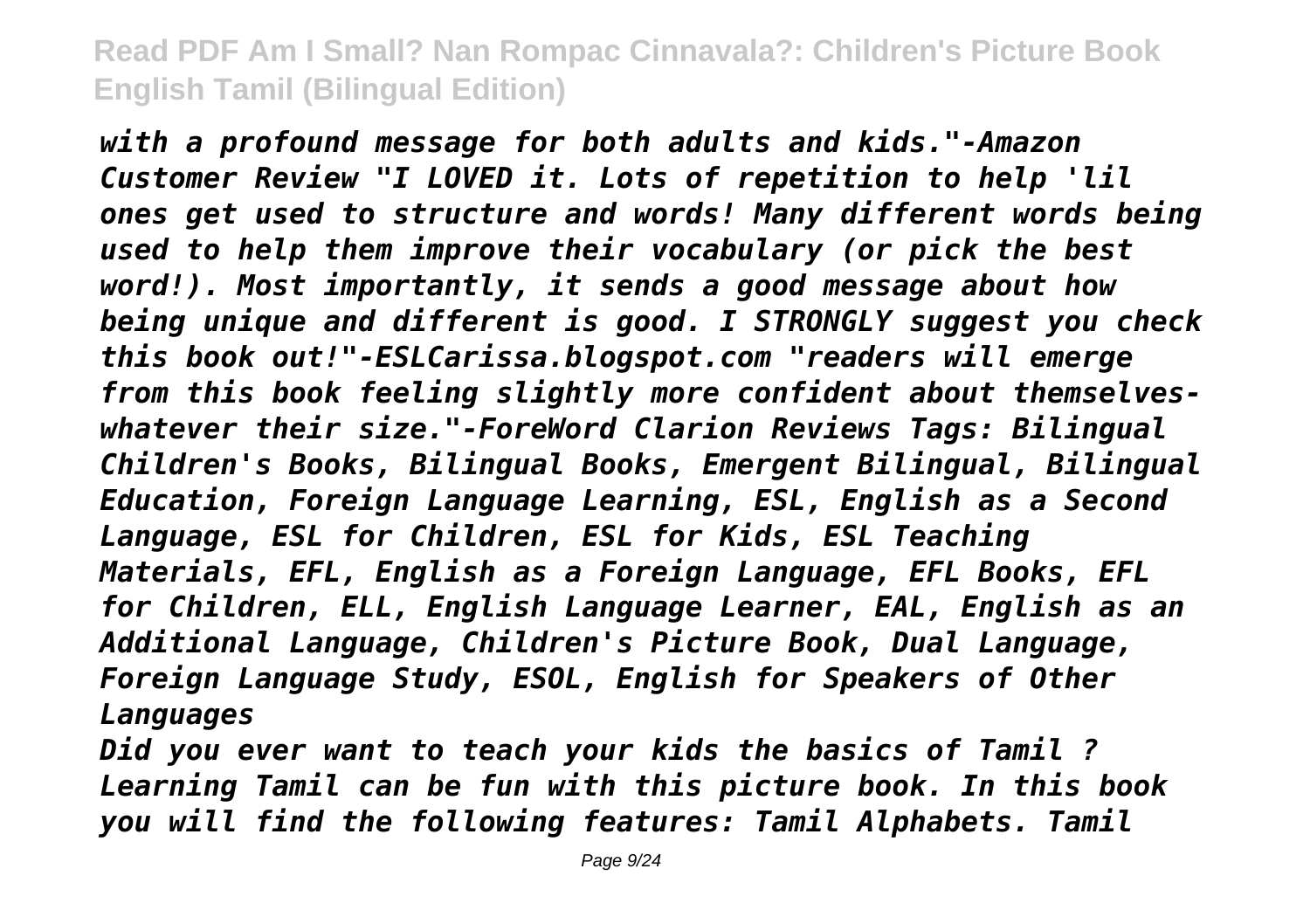*Words. English Translations. My T-Rex has a toothache is a rawtastic dino romp about a boy, his pet T-Rex, and one troublesome tooth. A practical Malay Grammar Am I small? Nan rompac cinnavala?: Children's Picture Book English-Tamil (Bilingual Edition) Civil-Military Change in China Elites, Institutes, and Ideas after the 16th Party Congress The PLA at Home and Abroad Microbial Resources for Sustainable Energy Promoting U.S.-Indian Defense Cooperation* South China Sea Lawfare: Post-Arbitration Policy Options and Future Prospects is the second of two reports in the series published by the South China Sea Think Tank. Published shortly after the tribunal issued its final award in the Philippines v. China arbitration case in July 2016, the report is the result of a collaborative effort by an international team of authors and incorporates the diverse perspectives of claimants and non-claimant stakeholders in the South China Sea maritime territorial disputes. Bilingual Edition English-Igbo "Am I small?" - Tamia is not sure and keeps asking various animals that she meets on her journey. Eventually she finds the surprising answer... Reviews

"This is baby's favorite book!" -Amazon Customer Review from the United States "for children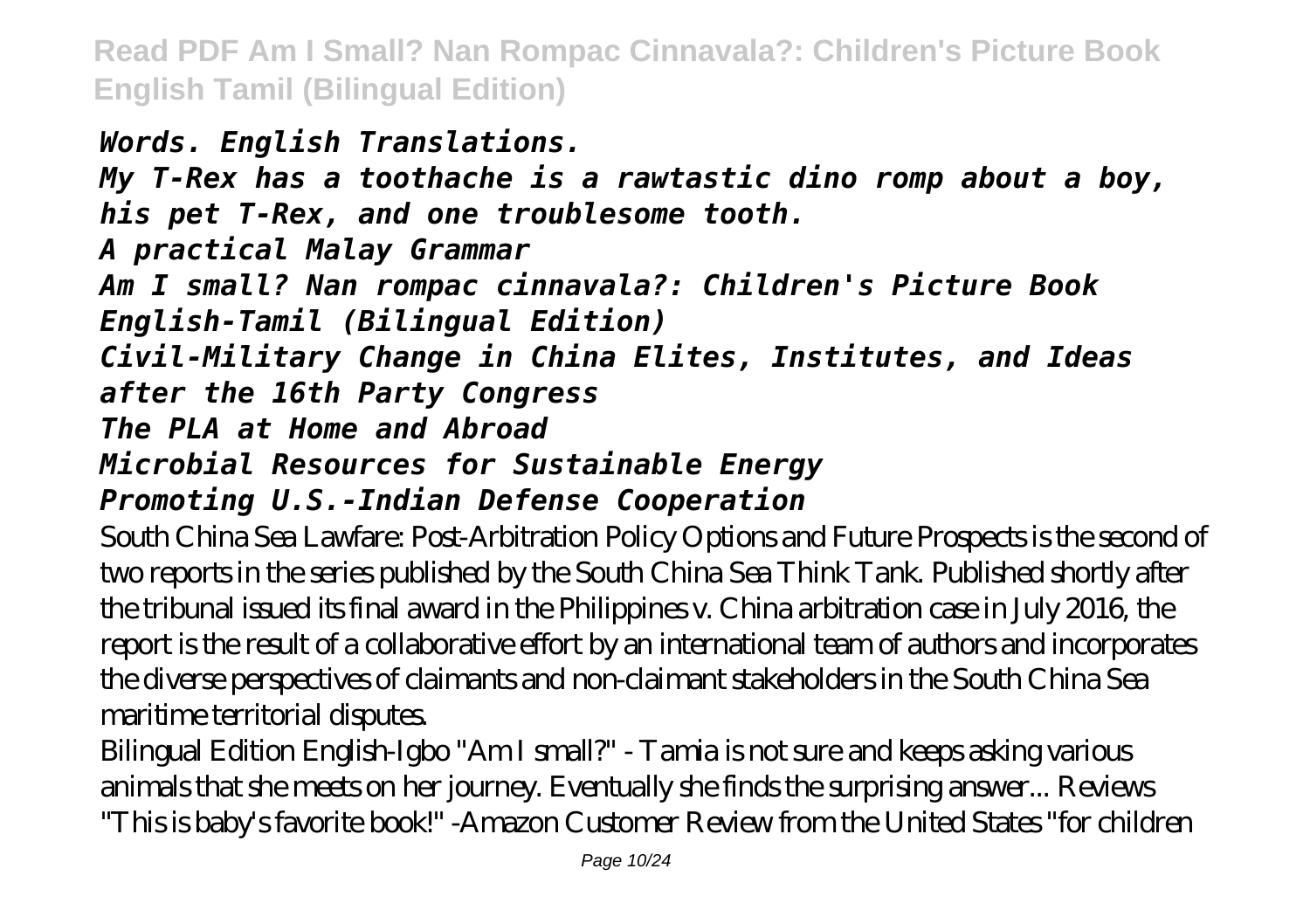who enjoy lingering over pages full of magical creatures and whimsical details [...] told in simple and engaging words and imaginative pictures."-Kirkus Reviews "This has been my daughter's favourite book since she was 4 months old. The sentences are nice and short so she doesn't lose interest in the pictures while I'm reading each page." -Amazon Customer Review from the UK "Muito legal esse livro. Singelo, divertido e relacionado ao universo da criança. Bom pra desenvolver o vocabulário. As ilustrações são lindas. Meu filho adorou." -Amazon Customer Review from Brazil "You are small or big depending on with what you relate to. A simple cute book which exactly portrays this message." -Amazon Customer Review from India "Muy buen libro infantil. Diná mico, orgánico, perfecto para aprender en romaji. De fácil lectura y con una protagonista realmente encantadora" -Amazon Customer Review from Mexico "Beautifully illustrated and cleverly written." -Amazon Customer Review from Australia "We are in love with this book!"-Amazon Customer Review from the United States "Written in a very simple way but with a profound message for both adults and kids."-Amazon Customer Review from the United States "Whenever I have time to read to her, she wants this book. And she repeats words. That's insanely cute." -Amazon Customer Review from Canada "Mia figlia di due anni e mezzo è entusiasta dei disegni bellissimi e dei colori. Apprezza anche le vicende di una bimba nè grande nè piccola ma giusta così." -Amazon Customer Review from Italy "My three year olds love it and the story's concept will grow with them for several years to come making it a keeper." -Amazon Customer Review from the U.S. "A nuestra hija le ha encantado. [...] Estamos muy satisfechos con la compra." -Amazon Customer Review from Spain "I got this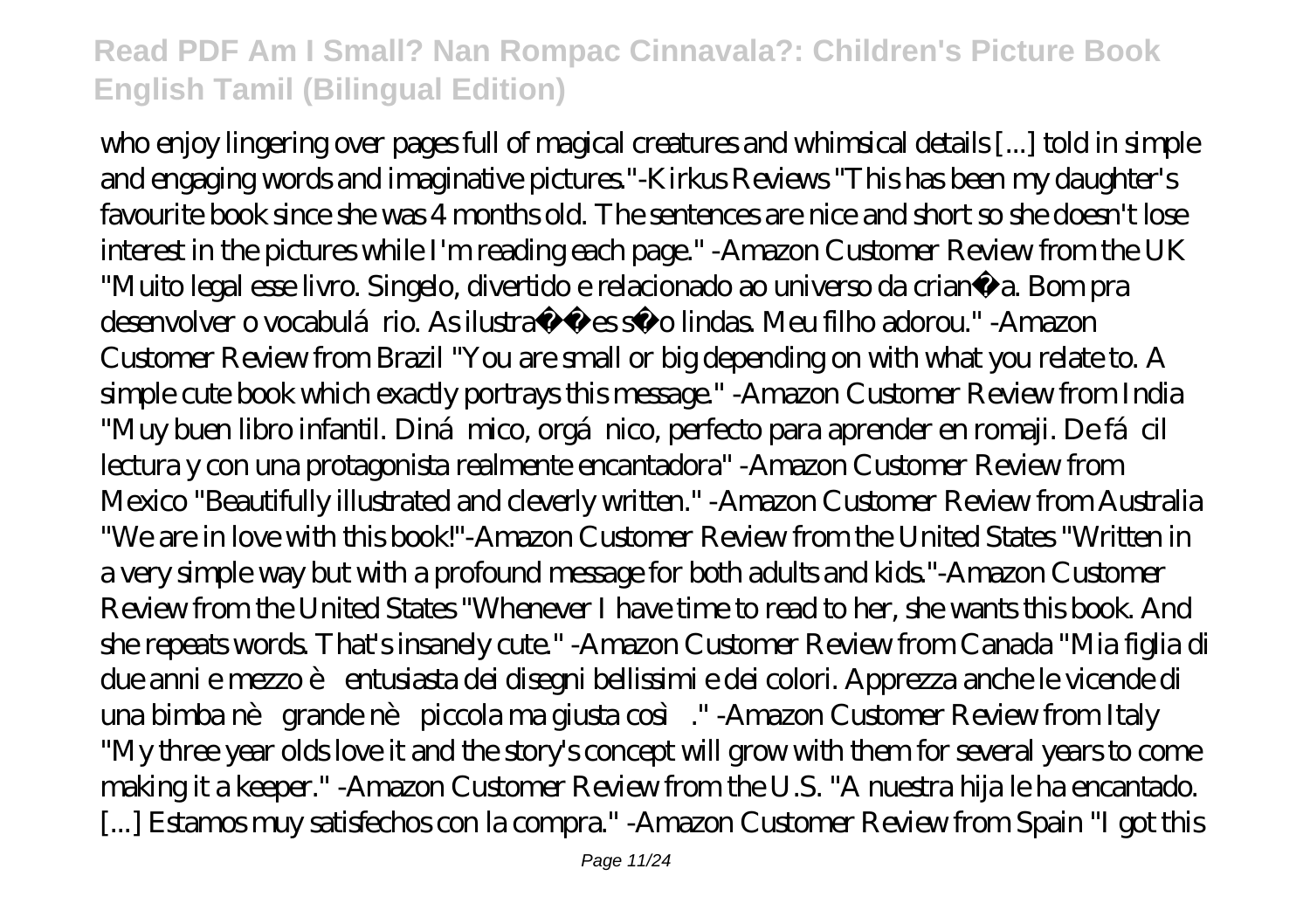book to read with my granddaughters, one from the US and one from Portugal. It is so incredibly cute! They loved it, and I did too. I highly recommend this book!" -Amazon Customer Review from the U.S. "Ce petit livre est tout ce que j'aime !!! Le graphisme, les couleurs, tout y est magnifiquement soigné, poétique et charmant !!! [...] Une merveille de beauté et de magie à ne pas louper !!!" -Amazon Customer Review from France "My little boy loves this as a bedtime story. It's colourful and quirky. [...] I thought it would be uninteresting to a child, to be read to in another language, but he asks for 'Bin ich klein' and it melts my heart!" -Amazon Customer Review from the United Kingdom "readers will emerge from this book feeling slightly more confident about themselves-whatever their size."-ForeWord Clarion Reviews "This is done with simplicity at its finest. The art is whimsical, the message is clear and most of all my grandson loves it. I would recommend this book to any child provider as part of their reading library." -Amazon Customer Review from the U.S. Languages Available for every country in at least one official language. Please note: This book is a bilingual picture book with a 1:1 translation created by human translators (see translator's credits for details). In 1949 Mao Zedong made the historic proclamation that "the Chinese people have stood up". This statement was significant, undoubtedly reflecting the changing nature not only of China's self-perception, but also of its relationship with the rest of the world. In terms of reducing the imperialist presence of the West and Japan within China, and reasserting China's territorial integrity and legal sovereignty to the outside world, Mao and China can indeed be seen to have successfully 'stood up'. However, the development of China's position in the hitherto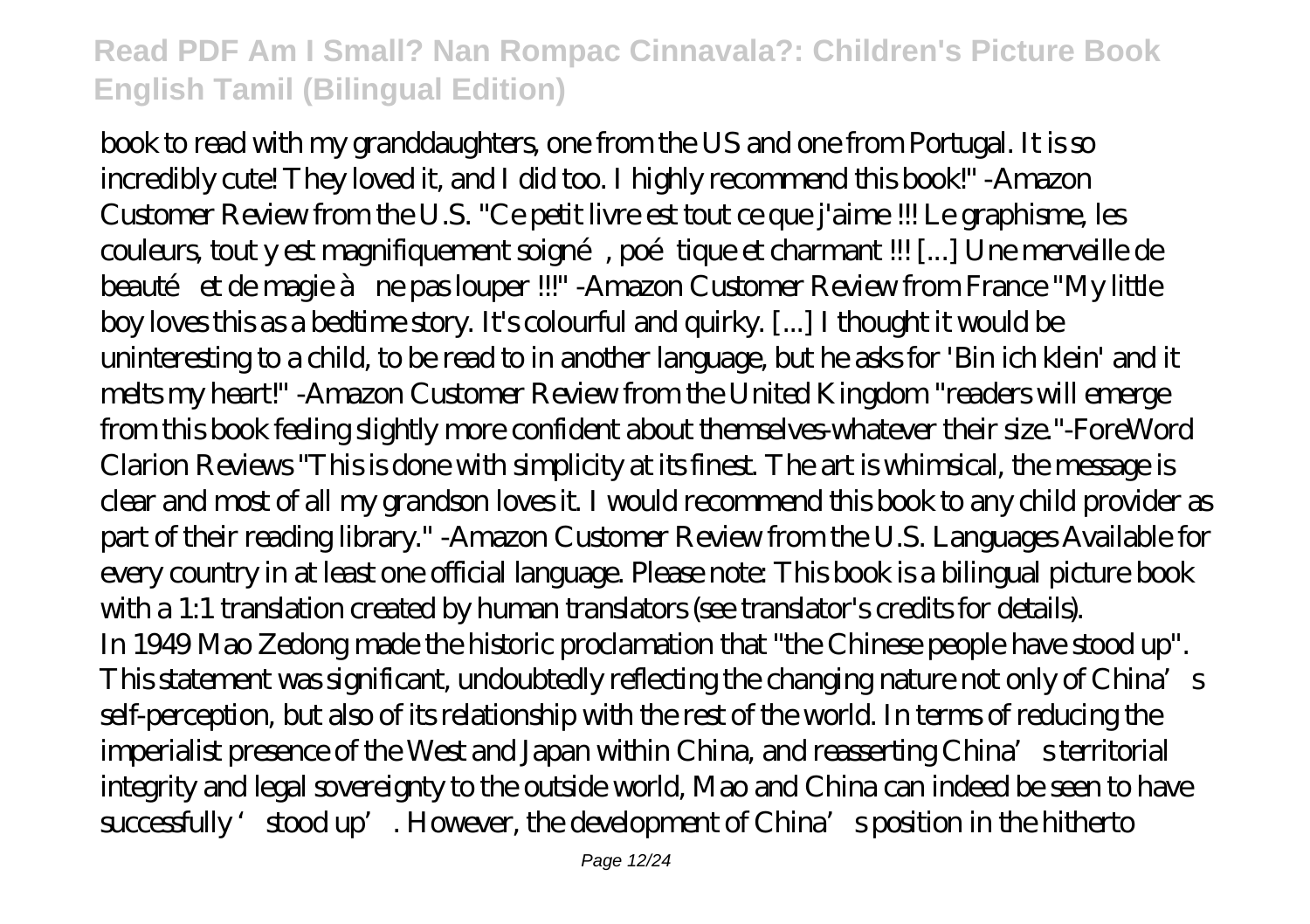Western-dominated international system has been more ambiguous. In China Stands Up David Scott examines the PRC's presence in the international system, from 1949 to the present, and also looks forward to the future, asking: How do we define the rise of China? How does China see its role in the world? What shapes China's role? How do international actors view China's role in the international community? Has China risen in any real sense? Engaging with a rich tapestry of sources and imagery, ranging from governmental, media, academic and popular settings, and bridging the divide between history and international relations, this book will appeal to students and scholars of both these fields, as well as those interested in Chinese politics and foreign policy.

The U.S. Navy is ready to execute the Nation's tasks at sea, from prompt and sustained combat operations to every-day forward-presence, diplomacy and relief efforts. We operate worldwide, in space, cyberspace, and throughout the maritime domain. The United States is and will remain a maritime nation, and our security and prosperity are inextricably linked to our ability to operate naval forces on, under and above the seas and oceans of the world. To that end, the Navy executes programs that enable our Sailors, Marines, civilians, and forces to meet existing and emerging challenges at sea with confidence. Six priorities guide today's planning, programming, and budgeting decisions: (1) maintain a credible, modern, and survivable sea based strategic deterrent; (2) sustain forward presence, distributed globally in places that matter; (3) develop the capability and capacity to win decisively; (4) focus on critical afloat and ashore readiness to ensure the Navy is adequately funded and ready; (5) enhance the Navy's asymmetric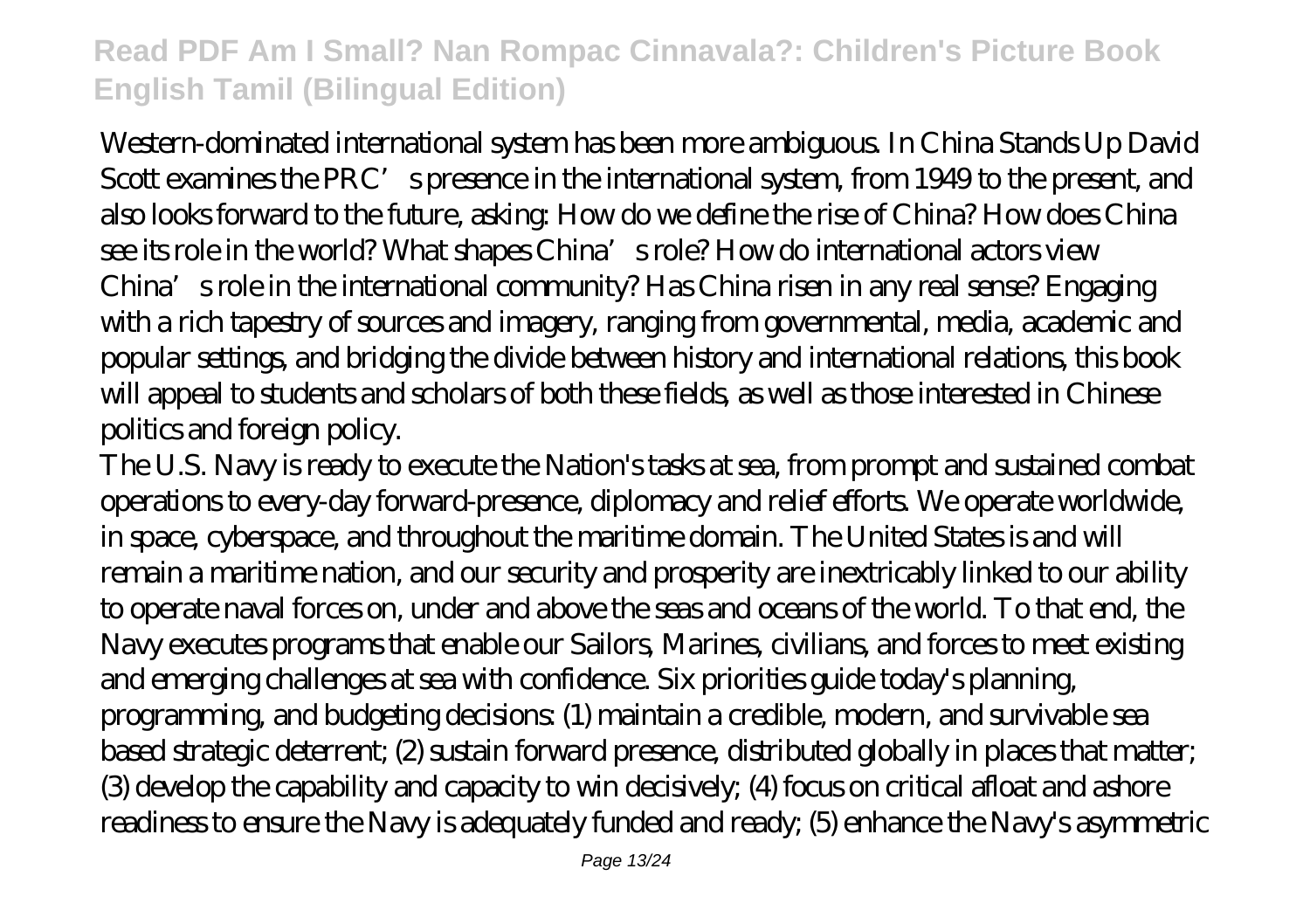#### capabilities in the physical domains as well as in cyberspace and the electromagnetic spectrum; and (6) sustain a relevant industrial base, particularly in shipbuilding. Naval War College Newport Papers 26 China's Growing Military Power My T-rex Has a Toothache Generalhistoryofthechineseinsingapore,a Assessing the Operational Capabilities of China's Military Assessing China's Naval Power

*Over the past fifteen years, the People's Liberation Army Navy's (PLAN's) missile fast-attack craft and amphibious fleets have been significantly modernized. While these two types of vessels have not increased in numbers, their capabilities have increased exponentially. This publication examines the People's Liberation Army's (PLA's) doctrine and training strategy in order to analyze present and predict future missions by these military vessels. China's deterrence posture is improved greatly by these ships and boats, which aid coastal water defense, and threaten Taiwanese attempts to gain independence. In addition, these two fleets improve China's long-range sealift capabilities, and help with the PLA's traditional, and new, nontraditional security practices. These fleets allow the PLAN to continue offshore operations, and begin "blue-water", or "far-seas" operations, helping the United States to predict the future nature of Chinese maritime missions. Related items: China collection of publications can be found here: https://bookstore.gpo.gov/catalog/china Chinese Military Reforms in the Age of Xi Jinping: Drivers, Challenges, and Implications can be found here: https://bookstore.gpo.gov/products/chinese-military-reforms-age-xi-jinping-drivers-challenges-andimplications Indian and Chinese Engagement in Latin America and the Caribbean: A Comparative*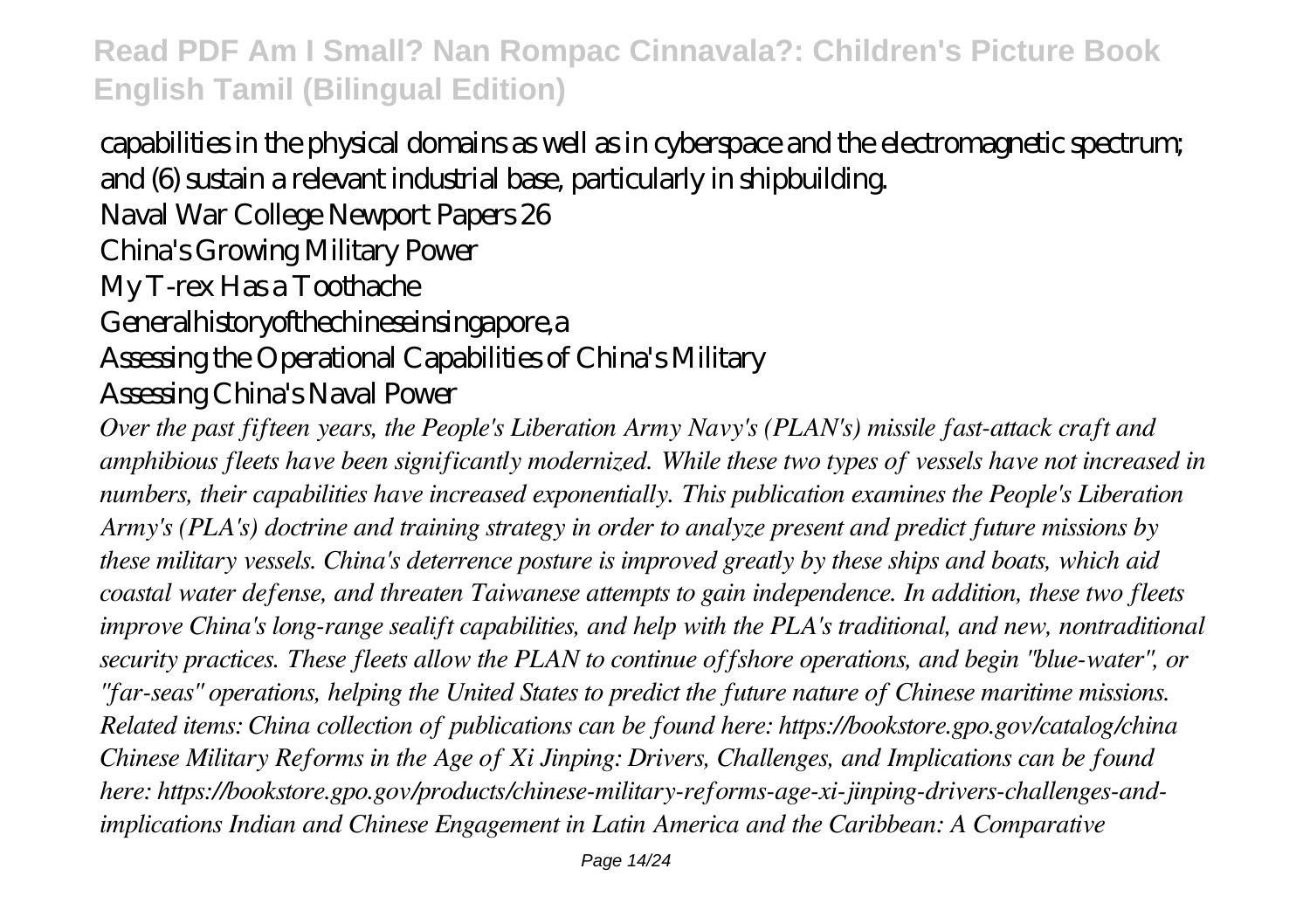*Assessment can be found here: https://bookstore.gpo.gov/products/indian-and-chinese-engagement-latinamerica-and-caribbean U.S. Landpower in the South China Sea can be found here: https://bookstore.gpo.gov/products/us-landpower-south-china-sea*

*The tenor of U.S.-China relations for much of the first year of the administration of President George W. Bush was set by a crisis that need not have occurred. How the situation was handled and eventually resolved is instructive. It tells us about a beleaguered communist leadership in the buildup to major generational transition (scheduled for late 2002 and early 2003) and the mettle of a democratically elected U.S. government tested early in its tenure by a series of foreign policy crises and a carefully coordinated set of devastating terrorist strikes against the continental United States. The way the April 2001 crisis on Hainan Island was resolved must be chalked up as a success for the United States. the key was Washington's ability to convince Beijing that holding the air crew was hurting, and not advancing, Chinese interests. The present volume, Reposturing the Force: U.S. Overseas Presence in the Twenty-first Century, is the twentysixth in the Newport Papers monograph series, published since 1991 by the Naval War College Press. Its primary aim is to provide a snapshot of a process—the ongoing reconfiguration of America's foreign military "footprint" abroad—that is likely to prove of the most fundamental importance for the long-term security of the United States, yet has so far received little if any systematic attention from national security specialists and still less from the wider public. As such, it serves well the broad mission of the Newport Papers series—to provide rigorous and authoritative analysis, of a sort not readily available in the world of academic or commercial publishing, of issues of strategic salience to the U.S. Navy and the national security community generally. Reposturing the Force is, however, unusual in the manner in which it combines rigor and authoritativeness, for several of its authors are or recently were senior U.S. government officials. Ryan Henry and Lincoln Bloomfield, Jr., have been central figures in the Global Defense Posture Review* Page 15/24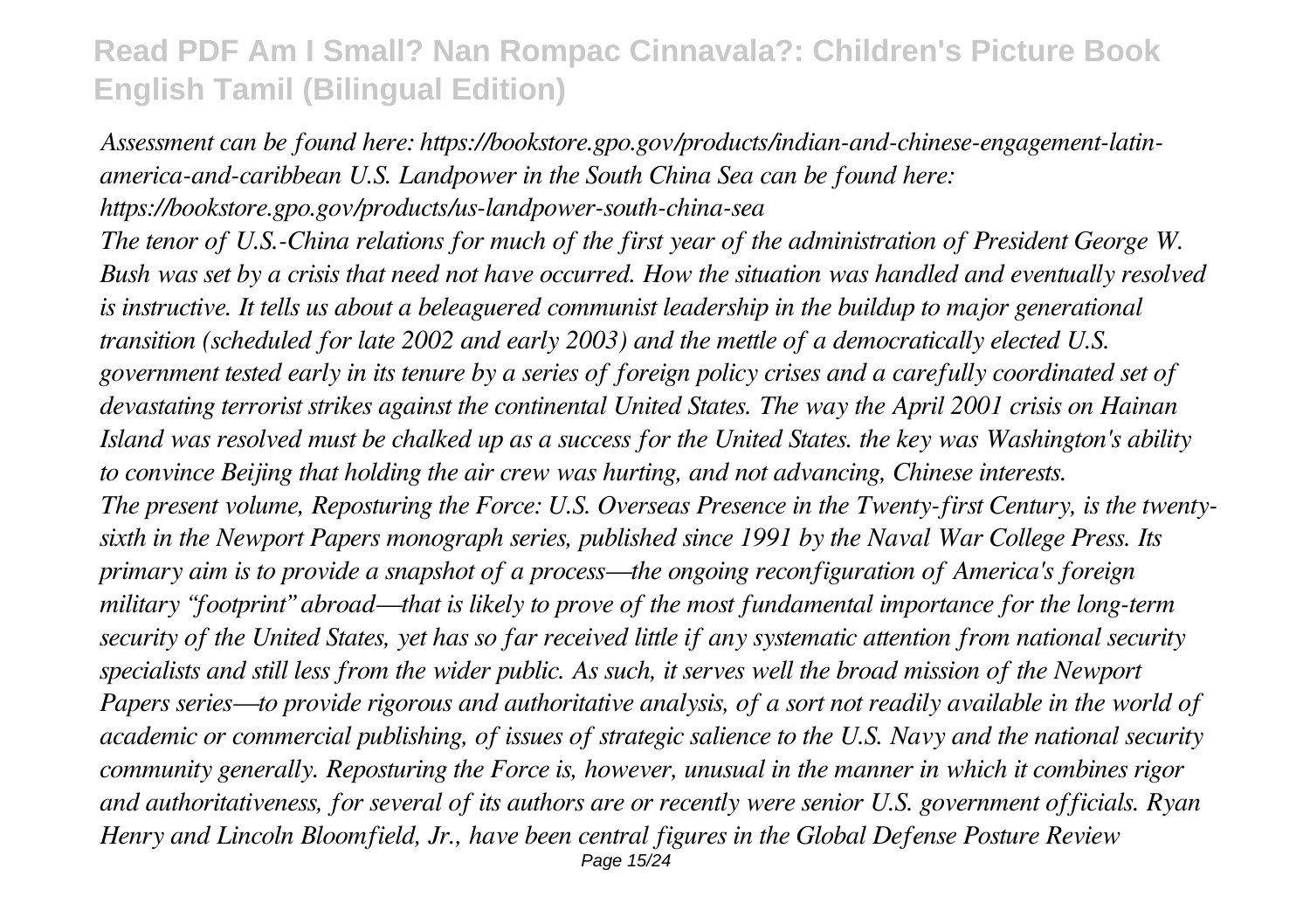*(initiated by Secretary of Defense Donald Rumsfeld in 2002 as the key mechanism for forcing transformation of the U.S. overseas presence) while serving as, respectively, Principal Deputy Under Secretary of Defense for Policy and Assistant Secretary of State for Political-Military Affairs. As such, they are uniquely positioned to comment on the unfolding of this vast, complex, and extremely sensitive undertaking, many of the details of which are still in flux or are (and likely will remain) classified. For additional perspective on the subject, however, we have felt it important to include also papers by several independent scholars and policy analysts. Robert Harkavy's opening essay helps to place current developments in the American global posture in a larger historical and strategic framework. Andrew Erickson and Justin Mikolay provide an in-depth analysis of the role of Guam in recent thinking and decisions about the posture of the U.S. military in the western Pacific. Finally, Robert Work examines the emerging concept of "sea basing" in Navy and Marine Corps doctrine and force planning, an integral yet so far largely neglected dimension of the American military presence abroad.*

*"The chapters included in this volume all come from an international conference on the Russian military that aimed to examine the Russian military establishment as much as possible, including its domestic developments, the ability of Russia's economy, and in particular, its science and technology sectors. Given the ongoing aggressiveness of the Russian military, this effort to present an all-encompassing look at it is not only essential reading but also quite unique in the existing literature" -- Publisher's web site. Chinese Lessons from Other Peoples' Wars China's Belt and Road Vision Am I Small? Nje Mo Kere? Geoeconomics and Geopolitics*

*China's Maritime Gray Zone Operations*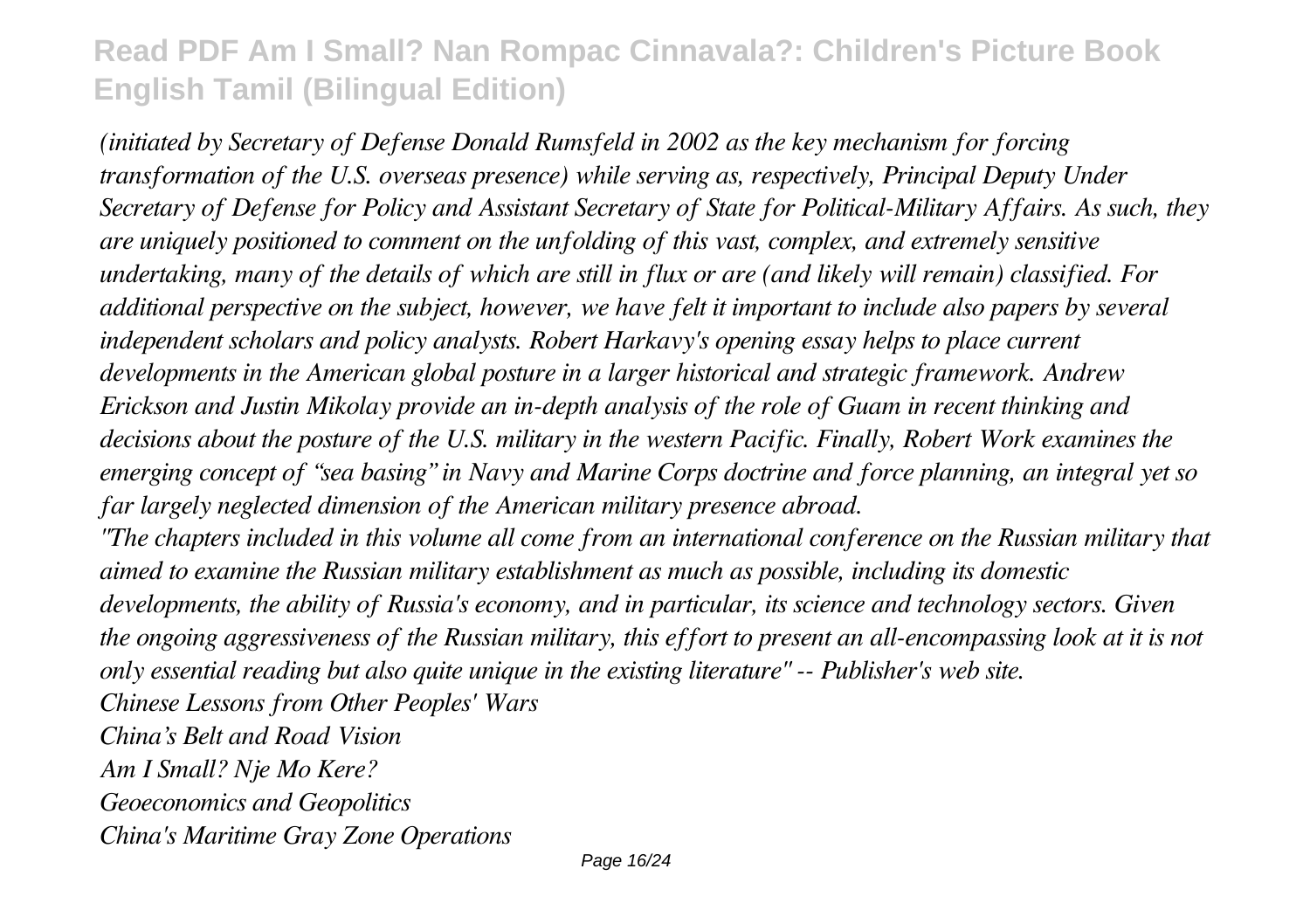#### *Children's Picture Book English-Tamil (Bilingual Edition)*

**The importance of China stems not only from its current international role and its influence on the Asia-Pacific region in particular, but also because China's impact on global developments will likely continue to grow. One of our enduring imperatives is to accurately survey China's experiences as a means to grasp its existing perceptions, motivations, and ambitions. More than ever, solid, evidence-based evaluation of what the PLA has learned from the use of force and conflict elsewhere in the world is needed to shed light on the prospects for its cooperation, or rivalry, with the international community. This volume provides unique, valuable insights on how the PLA has applied the lessons learned from others' military actions to its own strategic planning.**

**"The U.S.-Indian security relationship has markedly improved since the Cold War with increased cooperation in a range of areas. The two countries have established stronger military, economic, and political ties based on mutual interests in combating terrorism, promoting democracy, preventing weapons of mass destruction (WMD) proliferation, and addressing China's rise. Their bilateral defense engagements now include a range of dialogues, exercises, educational exchanges, and joint training opportunities. The partnership benefits both countries, enabling them to realize their core security goals. Yet, U.S. and**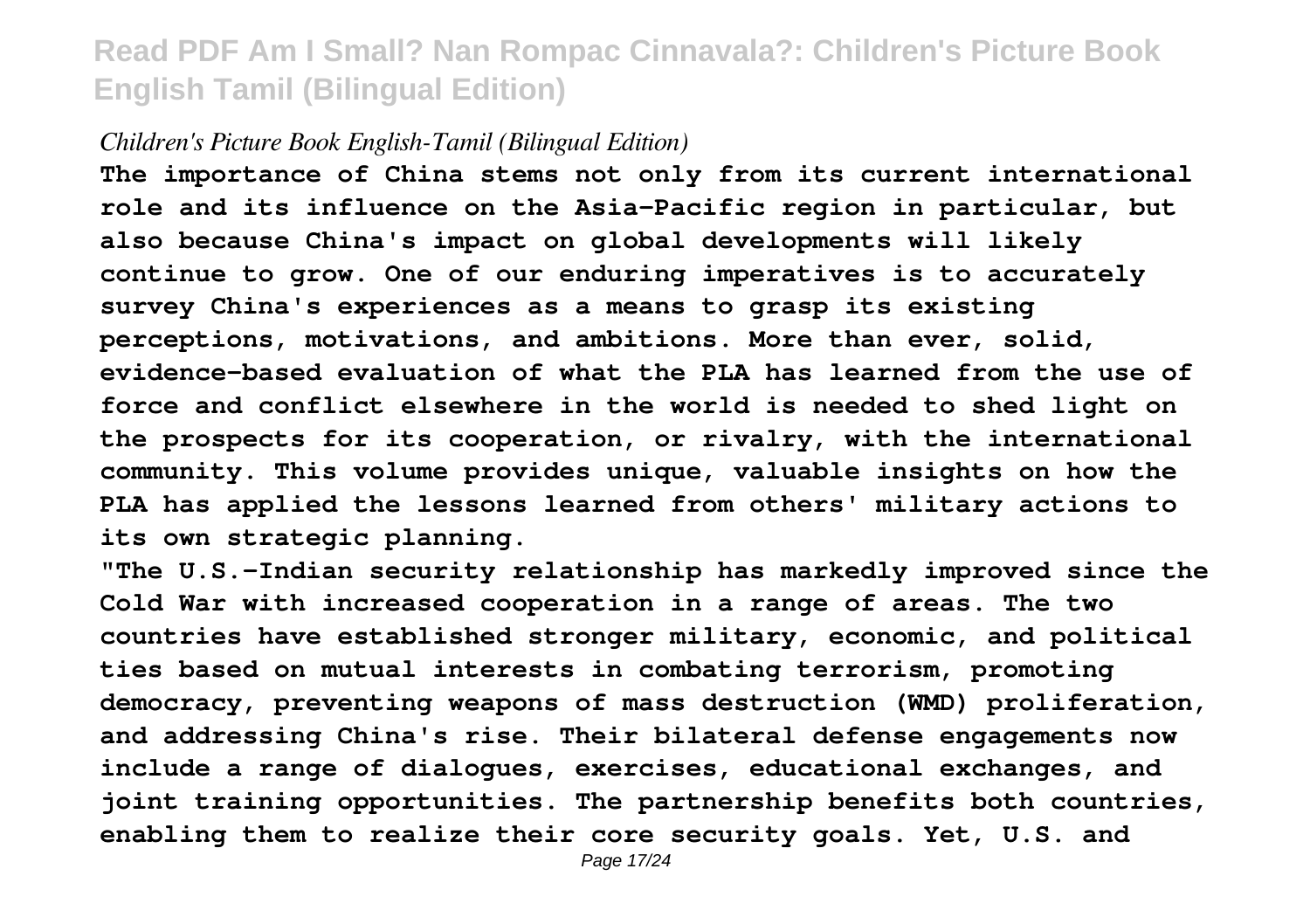**Indian national security leaders must take new steps to ensure that the relationship realizes its potential"--Publisher's web site. Bilingual children's book (age 2 and up) Tim can't fall asleep. His little wolf is missing! Perhaps he forgot him outside? Tim heads out all alone into the night - and unexpectedly encounters some friends... "Sleep Tight, Little Wolf" is a heart-warming bedtime story. It has been translated into more than 50 languages and is available as a bilingual edition in all conceivable combinations of languages. www.childrens-books-bilingual.com**

**This book examines the evolution and major elements of China's Beltand-Road Initiative (BRI), a trillion-dollar project for the revival and refinement of ancient terrestrial and maritime trade routes. The author analyses the foreign policy and economic strategy behind the initiative as well as the geoeconomic and geopolitical impact on the region. Furthermore, he assesses whether the BRI has to be considered as a challenge to the US-led order, leading to a Sinocentric order in the 21st century. Offering two case studies on the China-Pakistan Economic Corridor (CPEC) and the 21st Century Maritime Silk Road (MSR), the book reveals the drivers motivating China and its partners in executing BRI projects, such as security of commodity-shipments, energy supplies, and explores trade volumes as well as the anxiety these trigger among critics. The book juxtaposes these to non-Chinese,**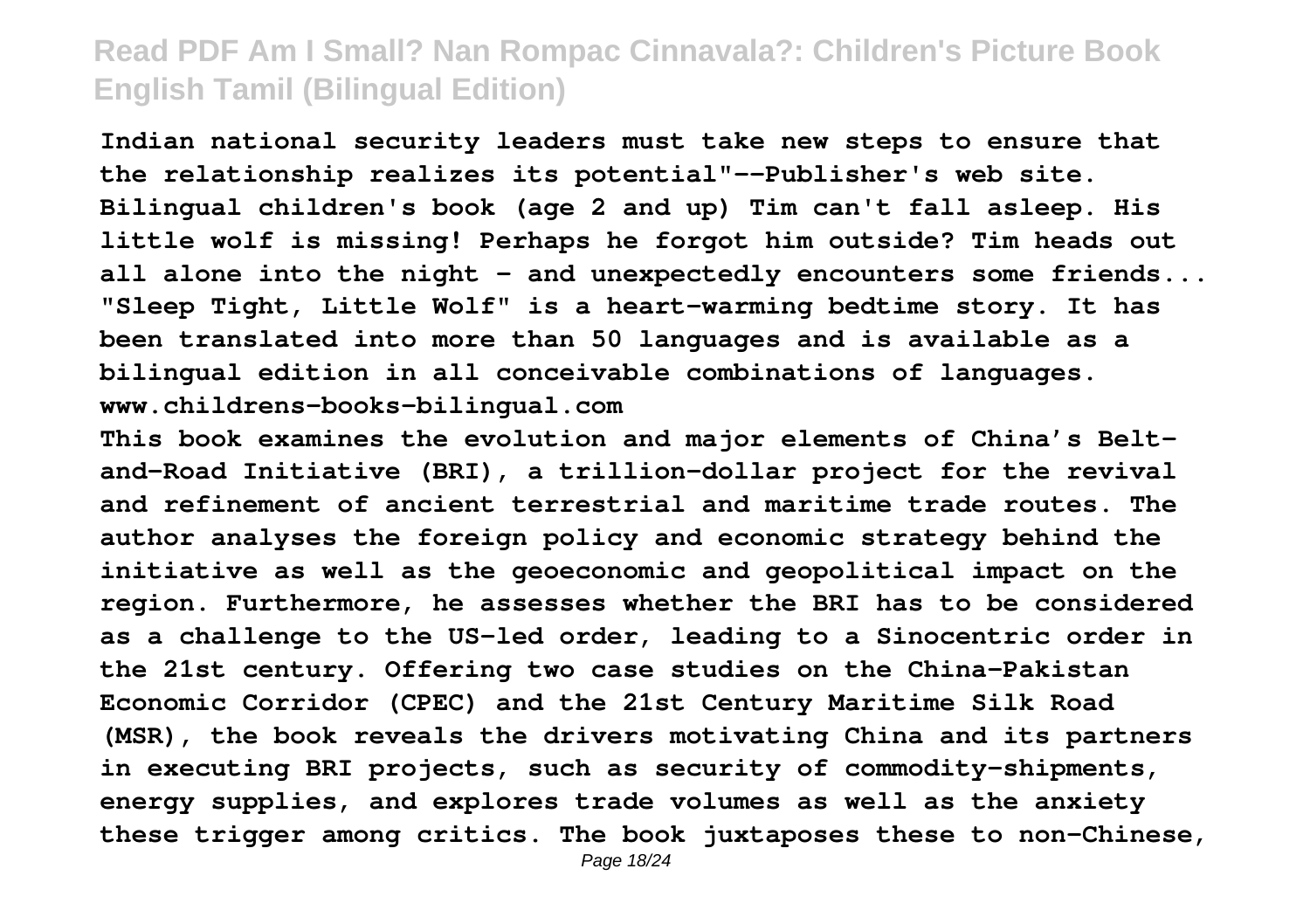**specifically multilateral institutional and Western corporate, inputs into Beijing's developmental planning-processes. It also identifies the role of combined Chinese-foreign stimuli in generating the policy priorities precipitating the BRI vision, and the geoeconomic essence of BRI's implementation.**

**Am I Small? Nan Rompac Cinnavala?**

**A Malay-English Dictionary**

**South China Sea Lawfare**

**The People's Liberation Army and Contingency Planning in China**

**The Influence of Sea Power Upon History, 1660-1783**

**Am I Small? Adim Obere?**

*Amminikutty Amma Picks Out The Last Peppercorn From Her Spice Box To Make Some Tasty Onion Chutney. But Little Kurumolagu Has No Intention Of Being Ground And Eaten Just Yet. With A Desperate Amminikutty Amma Hot On His Heels, He Hops, Jumps, Skids, Brakes, Revs And Races His Way Away. This Beautifully Told And Very Charming Story Was Chosen For An Award In The 2003-2004 Commonwealth Short Story Competition From Among 3700 Entries. The Lively Animation-Style Pictures Keep The Book Pounding With Energy.*

*The tensions in the South China Sea pose considerable challenges to the rules-based liberal international maritime order. The situation demonstrates the interplay between maritime nationalism and geostrategic rivalry; fuelling militarisation and endangering freedom of navigation, over-flight and exploitation of natural resources. China's dedicated*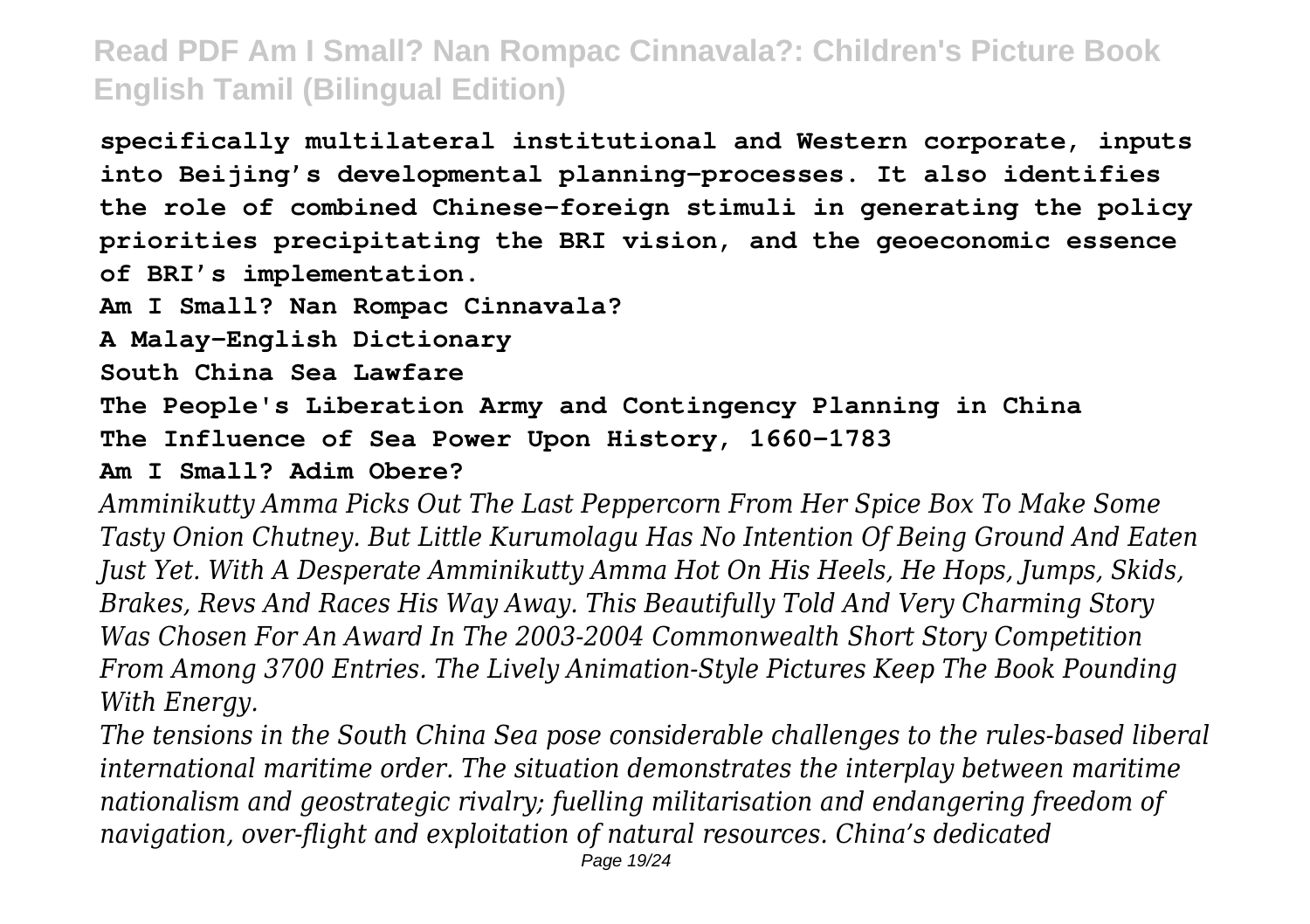*"terraclaims", land reclamation and island-building spree – enhanced with military surveillance, communications and logistics infrastructure-building in the form of port facilities, military installations and airstrips – have escalated these tensions. China declares that these territories are an integral part of its "core interests", taking an uncompromising stance on the question of sovereignty and its determination to protect the domain militarily. India, although not a South China Sea littoral state, sees both the general principle of the rules-based order and the specific issue of navigation between the Indian and Pacific Oceans as core to its own national interest. Chakraborti and Chakraborty assess the rationale and implications of India's strategies and responses vis-à-vis the South China Sea dispute, and their impact on its overall "Act East" initiative in Southeast Asia policy. They also analyse the implications of India's stance on the Association of Southeast Asian Nations (ASEAN), five member-states of which (Brunei, Indonesia, Malaysia, the Philippines and Vietnam) are involved in territorial disputes with China in the South China Sea. The analysis focuses on the administrative tenures of both the United Progressive Alliance from 2004 until 2014 and the National Democratic Alliance from 2014 onwards. The chapters presented in this volume have demonstrated first, Chinese and PLA leaders have a strong sense of mission and concern for China's security and well-being. Second, the PLA is committed to the transformation in military affairs with Chinese characteristics. Third, the PLA is eager to learn from the U.S. military to expand and improve its operational capabilities. Finally, the PLA has made progress in its transformation and operational capabilities. For a long time, American leaders have been surprised with the PLA's advances. This volume (and many of the previous volumes from past PLA*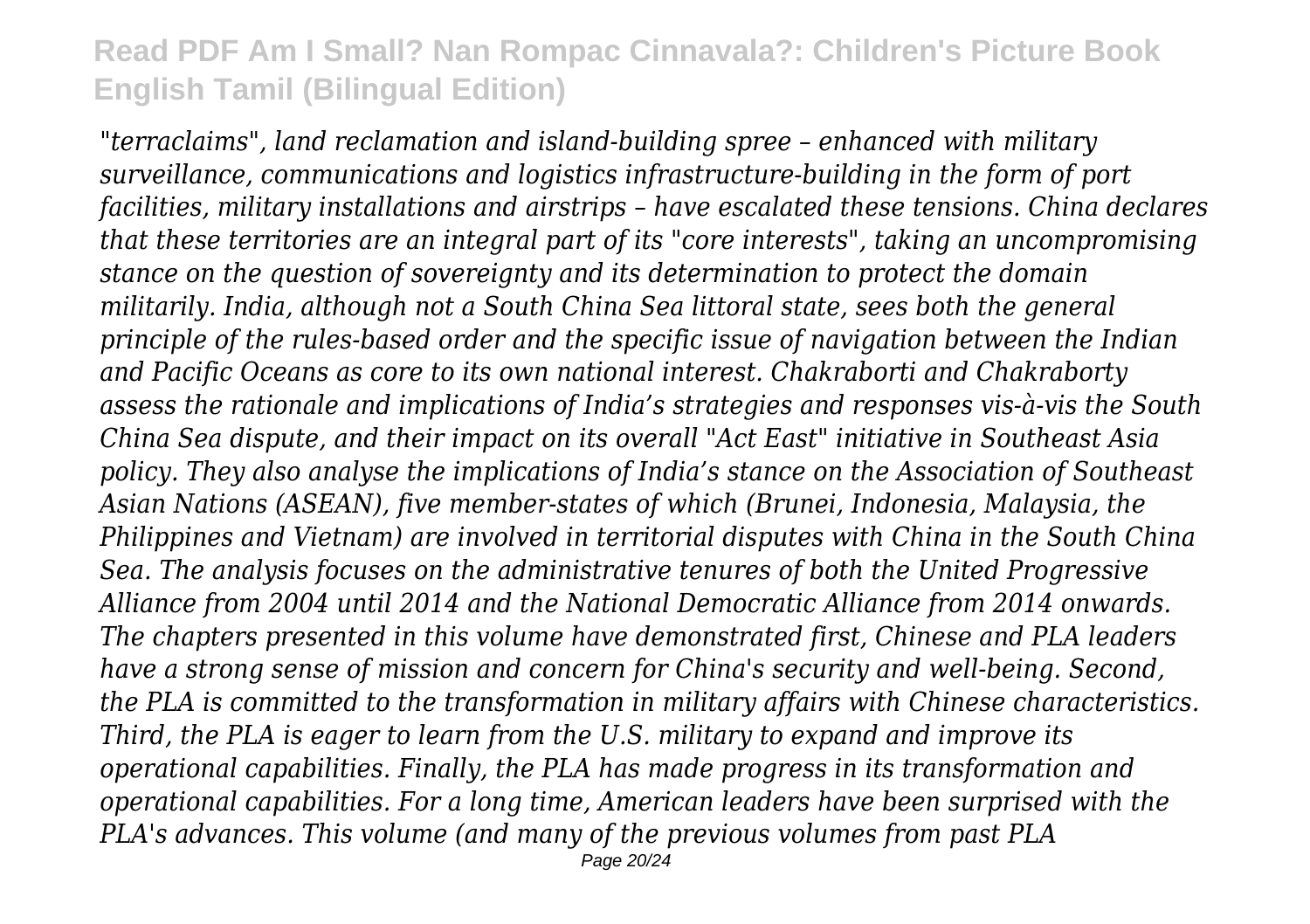*conferences) show that these advances did not come out of the blue. Although much of the learning and many of the improvements are still far from what is desired (from Chinese expectations and American critiques), and some of the learning has even created contradictions for the PLA, these persistent and diligent learning practices will eventually bring the PLA to a higher level of proficiency in its capabilities. The emergence of a much more sophisticated PLA in the coming years should not be a surprise. Well over six years of Chinese anti-piracy operations in the Gulf of Aden have directly supported People's Liberation Army Navy (PLAN) modernization goals and provided invaluable experience operating in distant waters. Lessons learned have spawned PLAN innovations in doctrine, operations, and international coordination. Many of the insights gleaned during deployments are applicable to security objectives closer to home; some officers enjoy promotion to important positions after returning. Anti-piracy operations have been a springboard for China to expand considerably its maritime security operations, from evacuating its citizens from Libya and Yemen to escorting Syrian chemical weapons to their destruction and participating in the search for Malaysia Airlines Flight 370. So great are the benefits to China's global maritime presence and enhanced image at home and abroad that when Gulf of Aden anti-piracy operations finally wind down, Beijing will have to develop new means to address its burgeoning overseas interests. No Substitute for Experience*

*Bilingual Early Learning & Easy Teaching Tamil Books for Kids Post-Arbitration Policy Options and Future Prospects Perspectives on Security, Ballistic Missiles, and Conventional Capabilities*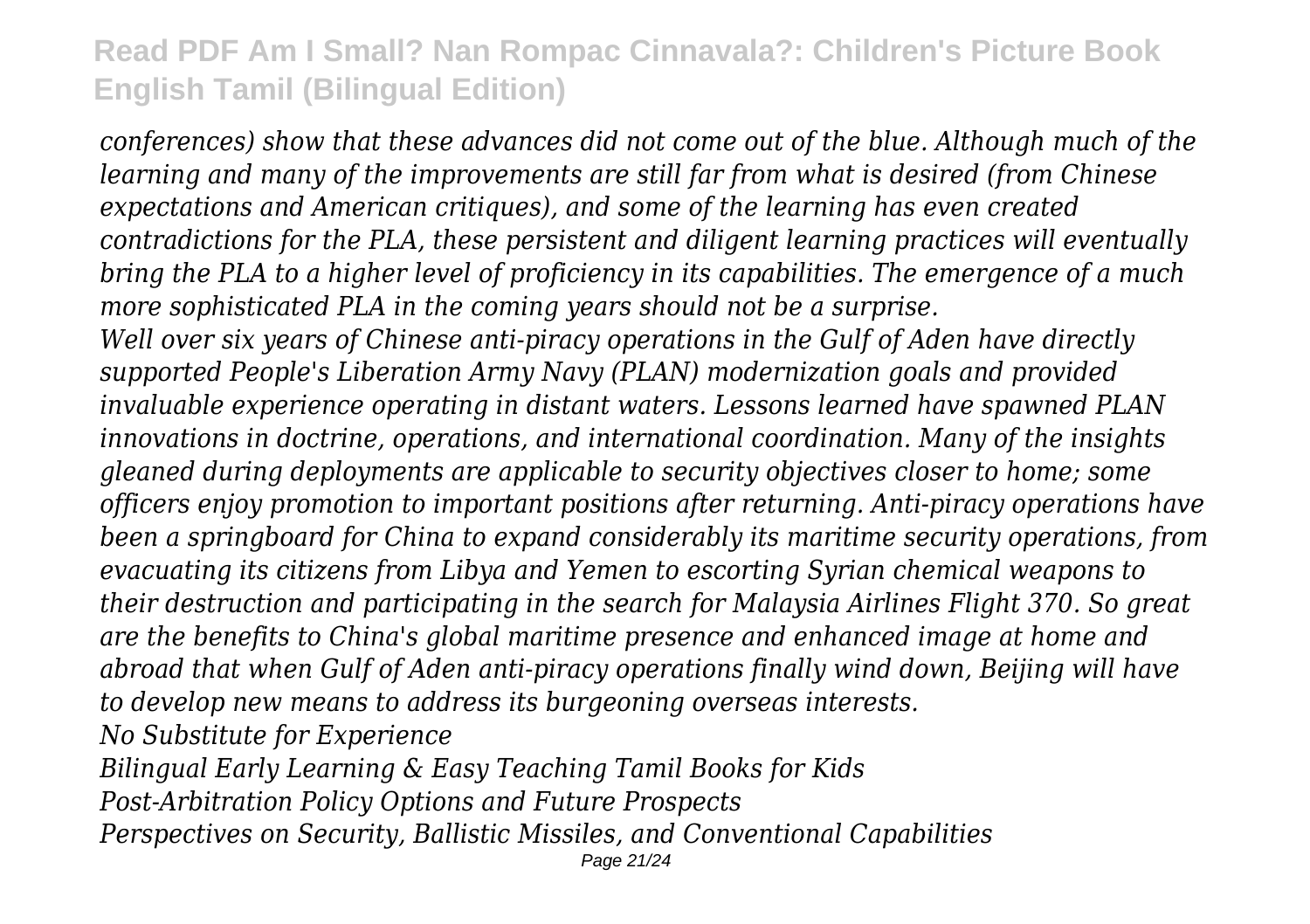### *Oxford Practice Grammar*

*Chinese Antipiracy Operations in the Gulf of Aden*

This volume is of special relevance in light of the profound changes occurring within the Chinese People's Liberation Army (PLA). China's desire to develop a military commensurate with its diverse interests is both legitimate and understandable. The challenge for U.S. Pacific Command (USPACOM) is to understand how China will employ this growing military capability in support of its interests. The book addresses the uncertainty surrounding the potential direction of the PLA by examining three distinct focus areas: domestic, external, and technological drivers of PLA modernization; alternative futures for the PLA; and, implications for the region, world, and U.S.-China relations. The analysis provides an insightful perspective into the factors shaping and propelling the PLA's modernization, its potential future orientation ranging from internally focused to globally focused, and how the PLA's choices may impact China's relations with its neighbors and the world. The provision of advanced Russian military technology has been critical for the development of China's anti-access/area-denial (A2AD) capability. This study focuses on one aspect of the relationship, namely Russia's contribution to the PLA Navy's surface and anti-surface warfare capabilities.

Unmanned Aircraft Systems are an integral part of the US national critical infrastructure. The authors have endeavored to bring a breadth and quality of information to the reader that is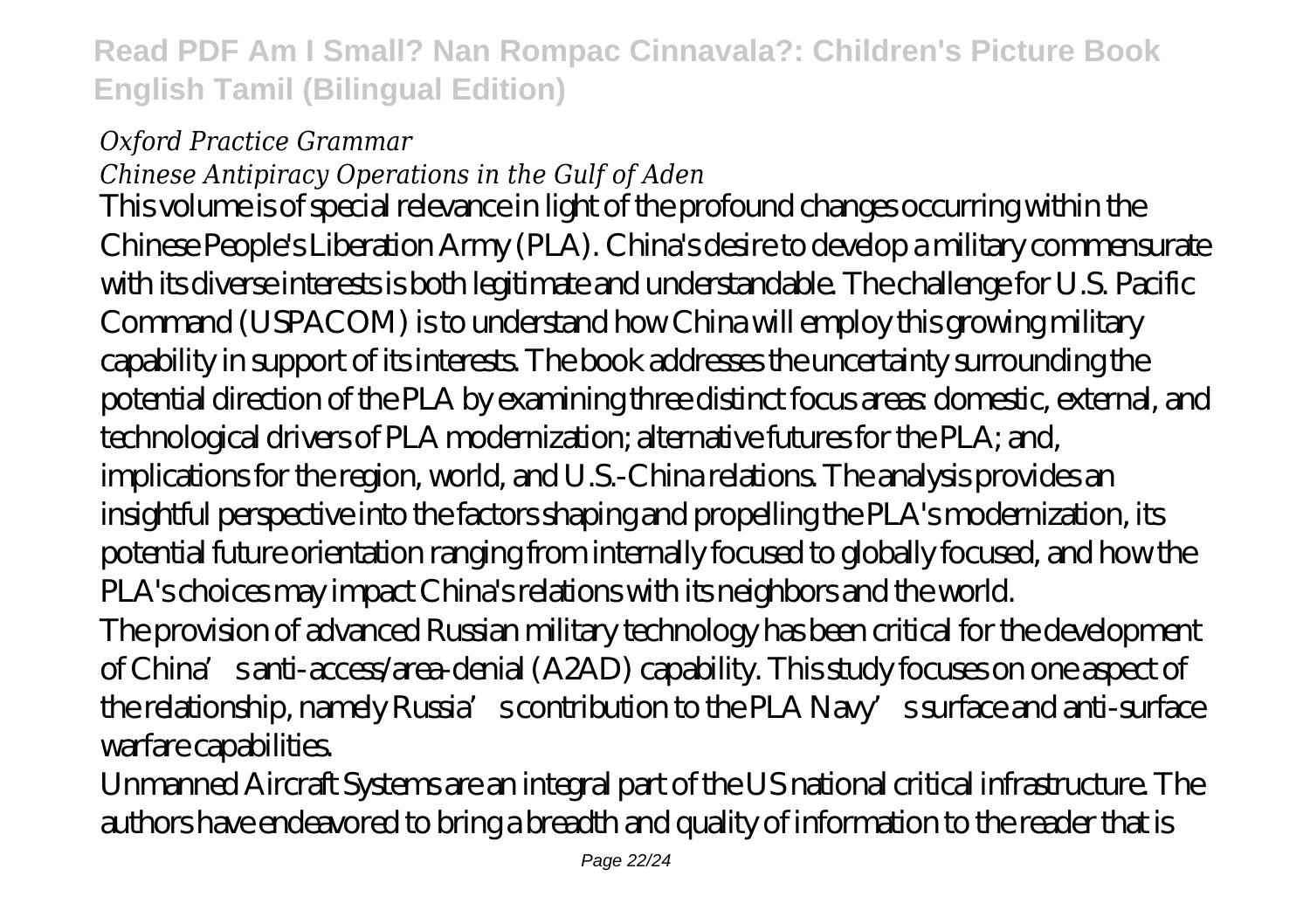unparalleled in the unclassified sphere. This textbook will fully immerse and engage the reader / student in the cyber-security considerations of this rapidly emerging technology that we know as unmanned aircraft systems (UAS). The first edition topics covered National Airspace (NAS) policy issues, information security (INFOSEC), UAS vulnerabilities in key systems (Sense and Avoid / SCADA), navigation and collision avoidance systems, stealth design, intelligence, surveillance and reconnaissance (ISR) platforms; weapons systems security; electronic warfare considerations; data-links, jamming, operational vulnerabilities and still-emerging political scenarios that affect US military / commercial decisions.This second edition discusses state-of-the-art technology issues facing US UAS designers. It focuses on counter unmanned aircraft systems (C-UAS) - especially research designed to mitigate and terminate threats by SWARMS. Topics include high-altitude platforms (HAPS) for wireless communications; C-UAS and large scale threats; acoustic countermeasures against SWARMS and building an Identify Friend or Foe (IFF) acoustic library; updates to the legal / regulatory landscape; UAS proliferation along the Chinese New Silk Road Sea / Land routes; and ethics in this new age of autonomous systems and artificial intelligence (AI). This work has been selected by scholars as being culturally important and is part of the knowledge base of civilization as we know it. This work is in the public domain in the United States of America, and possibly other nations. Within the United States, you may freely copy and distribute this work, as no entity (individual or corporate) has a copyright on the body of Page 23/24